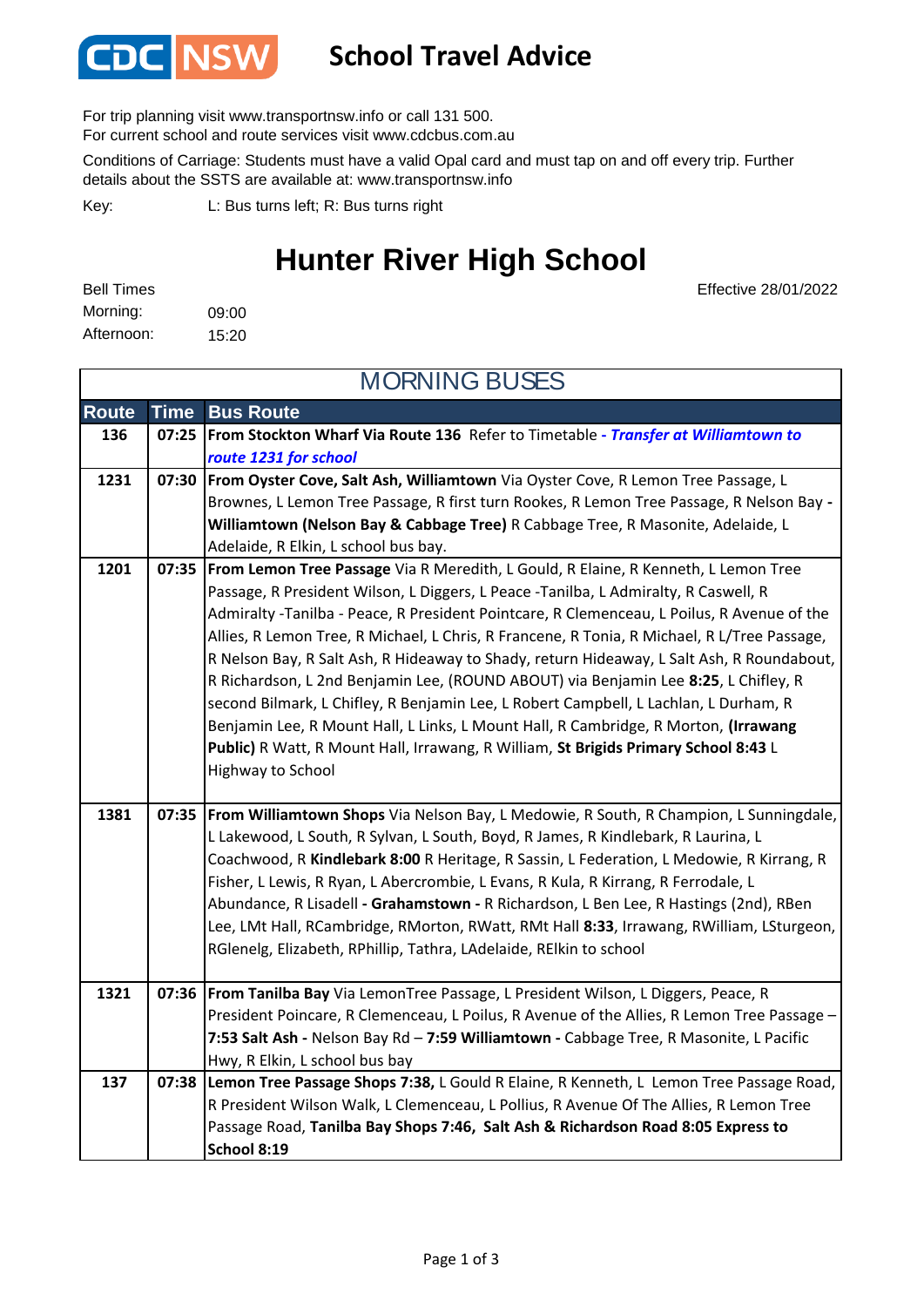## **School Travel Advice**

CDC NSW

| <b>Route</b> | Time  | <b>Bus Route</b>                                                                               |
|--------------|-------|------------------------------------------------------------------------------------------------|
| 0144         | 07:45 | <b>From Wighton Street Seaham</b> Turns around along Seaham, R Brandy Hill, R Clarencetown,    |
|              |       | R Dixon, R Warren, Seaham, R Hinton turn around at Ambaura Close, returns Hinton, R            |
|              |       | Seaham, R Adelaide, R Elkin to school 8:28                                                     |
| 1271         |       | 07:45   From Clarence Town Community Hall via R Clarence Town, L Dixon, R Warren - 8:05        |
|              |       | Seaham Shops - along Seaham, R Torrence, L Cross, L Clarencetown - Woodville, L Brandy         |
|              |       | Hill, R Seaham - William Bailey, R Port Stephens, L William, R Adelaide, R Elkin, L school bus |
|              |       | bay                                                                                            |
| 1211         | 07:47 | From Mallabula, Tanilba Bay Via Fairlands, R Tanilba, R Wychewood, R Strathmore, L             |
|              |       | Fairlands, R Lemon Tree Passage, R President Wilson - 7:51 Tanilba Bay Shops - L Diggers, L    |
|              |       | Peace, Tanilba, L Admiralty, R Caswell, R Admiralty, Tanilba, Peace, L President Poincare, R   |
|              |       | Clemenceau, L Poilus, R Avenue of the Allies, R Lemon Tree Passage, R Nelson Bay - 8:12        |
|              |       | Salt Ash - Nelson Bay - Williamtown - R Cabbage Tree, R Masonite, L Adelaide, R Elkin, L       |
|              |       | school bus bay                                                                                 |
|              |       |                                                                                                |
| 140          | 08:05 | Newcastle to Raymond Terrace via Route 140, bus diverts to Hunter River High School            |
|              |       | 8:45                                                                                           |
| 0072         | 08:07 | From Roslyn Estate & Riverview Ridge Via Tregenna, R Alton, L Rees James, L Bellevue, L        |
|              |       | Dawson, L Beaton, L Fairchild, L Bennett, R Dawson, L Howell, R Dawson, L Bellevue, R          |
|              |       | Adelaide, L Richardson, R Watt, L Mt Hall - Irrawang, R Coonanbarra, L Hwy, R Elkin to         |
|              |       | School 8:31                                                                                    |
| 1292         |       | 08:12   From Tomago Via Maitland Rd Sandgate: continue Paciffic Hwy, over bridge, R Tomago, L  |
|              |       | Old Punt, R Pacific Hwy, L roundabout, L Adelaide, R Elkin, L school bus bay.                  |
|              |       |                                                                                                |
| 1342         | 08:30 | From Tomago via Tomago, L McIntyre, R School, LTomago, L Masonite, L Adelaide, R Elkin         |
|              |       | to school bus bay                                                                              |

| <b>AFTERNOON BUSES</b> |             |                                                                                               |  |  |
|------------------------|-------------|-----------------------------------------------------------------------------------------------|--|--|
| <b>Route</b>           | <b>Time</b> | <b>Bus Route</b>                                                                              |  |  |
| 1262                   | 15:25       | To Williamtown, Stockton Via Elkin, L Adelaide, R Hwy, L Tomago, L McIntyre, R School, L      |  |  |
|                        |             | Tomago - Cabbage Tree, R Nelson Bay, R Fullerton Cove, R Nelson Bay, L Vardon, R              |  |  |
|                        |             | Popperwell, R Taylor, L Nelson Bay, L Fullerton, L Griffiths, R Dunbar, R Flint, L Douglas, R |  |  |
|                        |             | Hereford, L Roxburgh, L Monmouth, R Douglas, L Clyde, R Mitchell to Stockton Wharf            |  |  |
| 0052                   | 15:28       | To Raymond Terrace & Bellevue Via Elkin, L Adelaide, L Tregenna, R Alton, L Rees James, L     |  |  |
|                        |             | Bellevue, R Dawson, L Holwell, R Dawson, L Beaton Av, L Newline.                              |  |  |
| 1272                   | 15:30       | Raymond Terrace to Seaham, Clarence Town Via Elkin, L Adelaide, R William, R Irrawang,        |  |  |
|                        |             | R Glenelg, R Sturgeon - Raymond Terrace - L William, R Port Stephens, L William Bailey,       |  |  |
|                        |             | Seaham, L Brandy Hill, 3:45 R Clarence Town, R Cross, R Torrence, L Warren - Seaham           |  |  |
|                        |             | Shops 3:55 - L Dixon, R ClarenceTown.                                                         |  |  |
| 1344                   | 15:30       | To Lemon Tree Passage via Elkin, L Highway, R Masonite, L Cabbage Tree, L Nelson Bay, L       |  |  |
|                        |             | Lemon Tree Passage, R Kenneth, L Elaine, L Gould, R Meredith, L Russell, L Marine, L          |  |  |
|                        |             | Francis, R Morton, R Cook to Meredith                                                         |  |  |
| 1631                   | 15:30       | To Seaham Via Elkin, L Adelaide, L William Bailey, Seaham, L Hinton, turns around at          |  |  |
|                        |             | Ambaura Close, returns Hinton, L Seaham, L Brandy Hill, R Clarencetown, R Dixon, R            |  |  |
|                        |             | Warren - Seaham Shops - then continues along Seaham to Eskdale Park Dr                        |  |  |
| 0143                   | 15:30       | To Links Drive Via Elkin, L Pacific Hwy, L Glenelg, R Sturgeon, R William, L Adelaide, R      |  |  |
|                        |             | Richardson, R Watt, L Mount Hall, R Links (first entrance), R Mount Hall, R Benjamin Lee, L   |  |  |
|                        |             | Hastings, R Benjamin Lee to Lakeside Shops/Tavern.                                            |  |  |

#### AFTERNOON BUSES